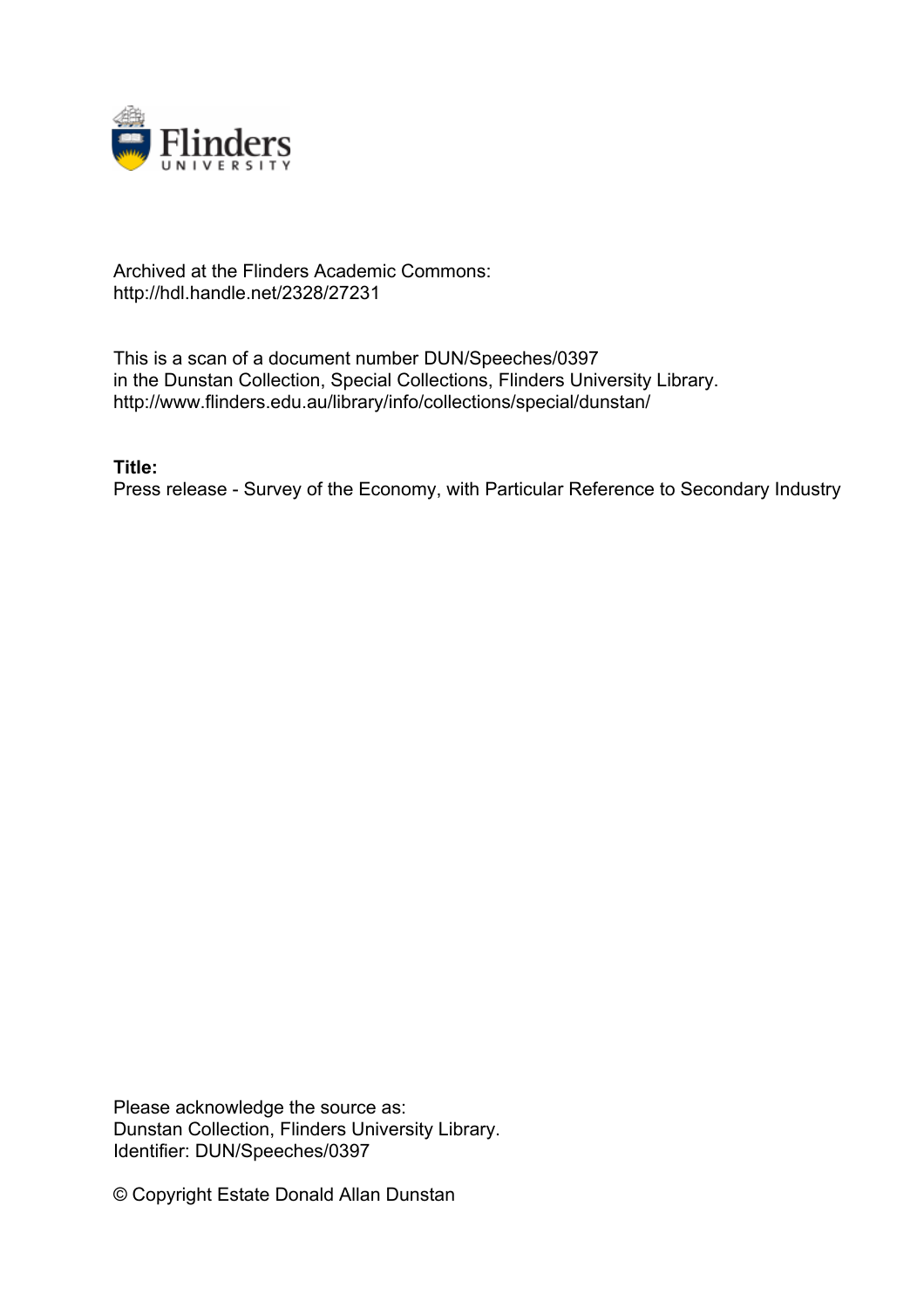RELEASE BY THE PREMIER OF SOUTH AUSTRALIA, HON. DON DUNSTAN, Q.C..M.P  $14th$  NOV.. 1967.

The Government has decided to speed up the rate of industrial development in South Australia by conducting a rapid survey of the economy, with particular reference to secondary industry.

Most of the State's industrial growth has come about through evolution, one successful industry leading to another. Previous Governments have tried to hasten this natural process by "hit and miss" methods of attracting new industries. Someone would have a bright idea, and all sorts of announcements would be made, but very little ever eventuated, and quite a lot of unsuccessful industries were started, **i** 

 $\bf V$  , and the set of the set of the set of the set of the set of the set of the set of the set of the set of the set of the set of the set of the set of the set of the set of the set of the set of the set of the set of

 $\left(\begin{array}{cc} 0 & 0 \\ 0 & 0 \end{array}\right)$ 

My Government has signed a contract with the firm of W.D. Scott & Co. of Australia in conjunction with the firm of Arthur D. Little of the United States of America to carry out ah immediate and thorough survey which will give us a firm basis for the future development of the State.

We are making this move on the recommendation of. Mr. Donald Currie, the Director of Industrial Development, who has discussed it at a high level, with several distinguished Australian and overseas industrialists. In Canberra recently, Mr. Currie was able to meet a large group of potential American .. investors who gave unanimous agreement to South Australia's forward planning proposals.

Arthur D. Little have carried out similar surveys all over the world, and their work has won them renown and respect in many countries. The list is very extensive, but mention may be made of Alaska, Argentina, the whole region of Central 'America, Iraq, Mexico and many other countries.

Of particular importance is their survey work on a State basis in U.S.A. and Canada. For instance, the Province of Manitoba employed A.D. Little to do a complete survey which will show many resemblances to the South Australian situation. Its

Dunstan Collection, Special Collections, Flinders University Library.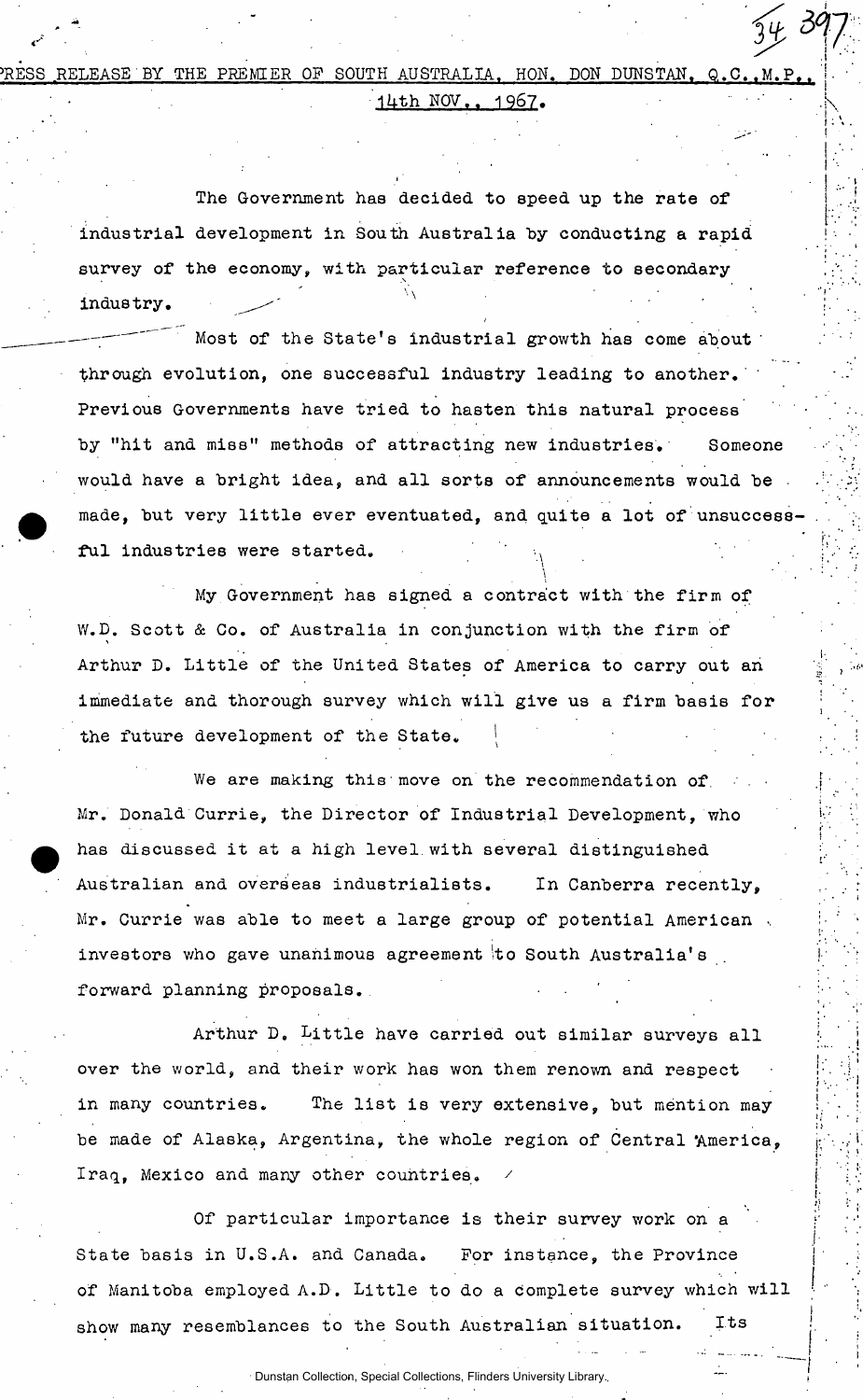population is about one million, its chief city of Winnipeg is the same size as Adelaide, it has a large wheat harvest, it is midway between Canada's highly industrialized East and its less populous but rapidly developing West. All these things will give the South Australian survey a running start.

Other Australian States have established a lead of many years on South Australia in the field of Industrial Development. They have all used the same method - largely "promotion" of industry by advertising. In an intensively competitive world, with all the States vying with each other for new industries, South Australia would be under too big a ՝<br>≁.⊾ disability if we put our hopes only on this method of develop- $\mathcal{V}^{\mathcal{I}}$ ment. Instead, by our basic approach,  $\frac{1}{100}$ past the other others. We shall show clearly which Australian manufacturers are already so successful in competition in competition in competition in competition with the other States, and how new industries can be established here with the same guarantee of success.

At the same time, we are fully aware of how much we owe to our existing industries, and we realize that their expansion is one of the Director's most important objectives.

Already we can see evidence that our new approach will succeed, and we are completely confident of the future.

During the period of the survey, the consultants will also help in establishing the work of the new Branch on a continuing basis. It is not the intention of the Director to build up the big staffs that exist in the other States, but to keep the numbers small, and rely on the quality of the work rather than its quantity.

At the end of the survey a report will be published which will form the basic document on which South Australia's. industrial development can be based.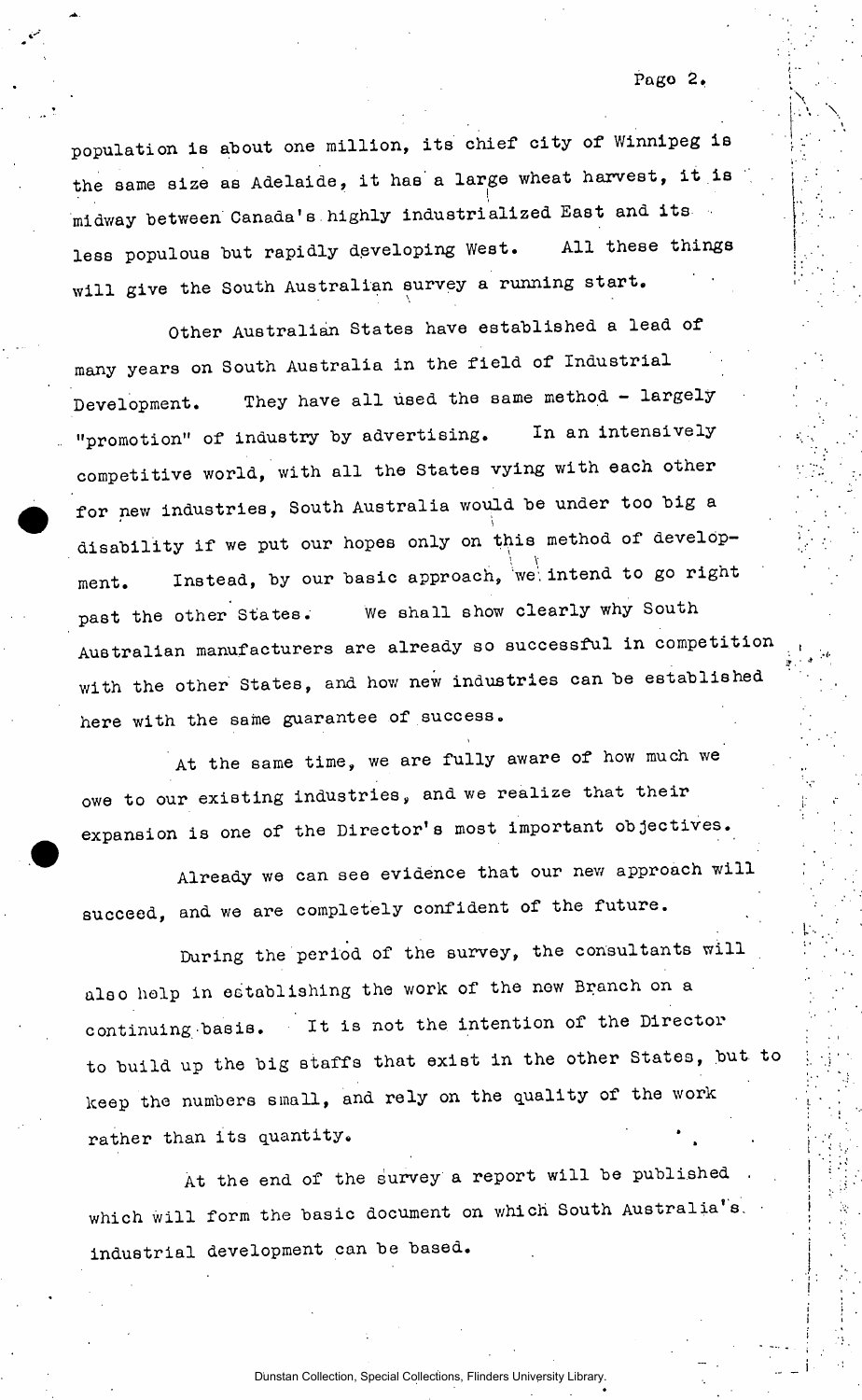The use of consultants will save several years in the development of the State, and we have every confidence that, as far as is humanly possible, South Australia will rapidly come to the forefront in the highly competitive world which we face.

We are certain that the action which we have taken, which will ensure that new industries are started on a sound economic basis, will have the support of all thinking South Australians.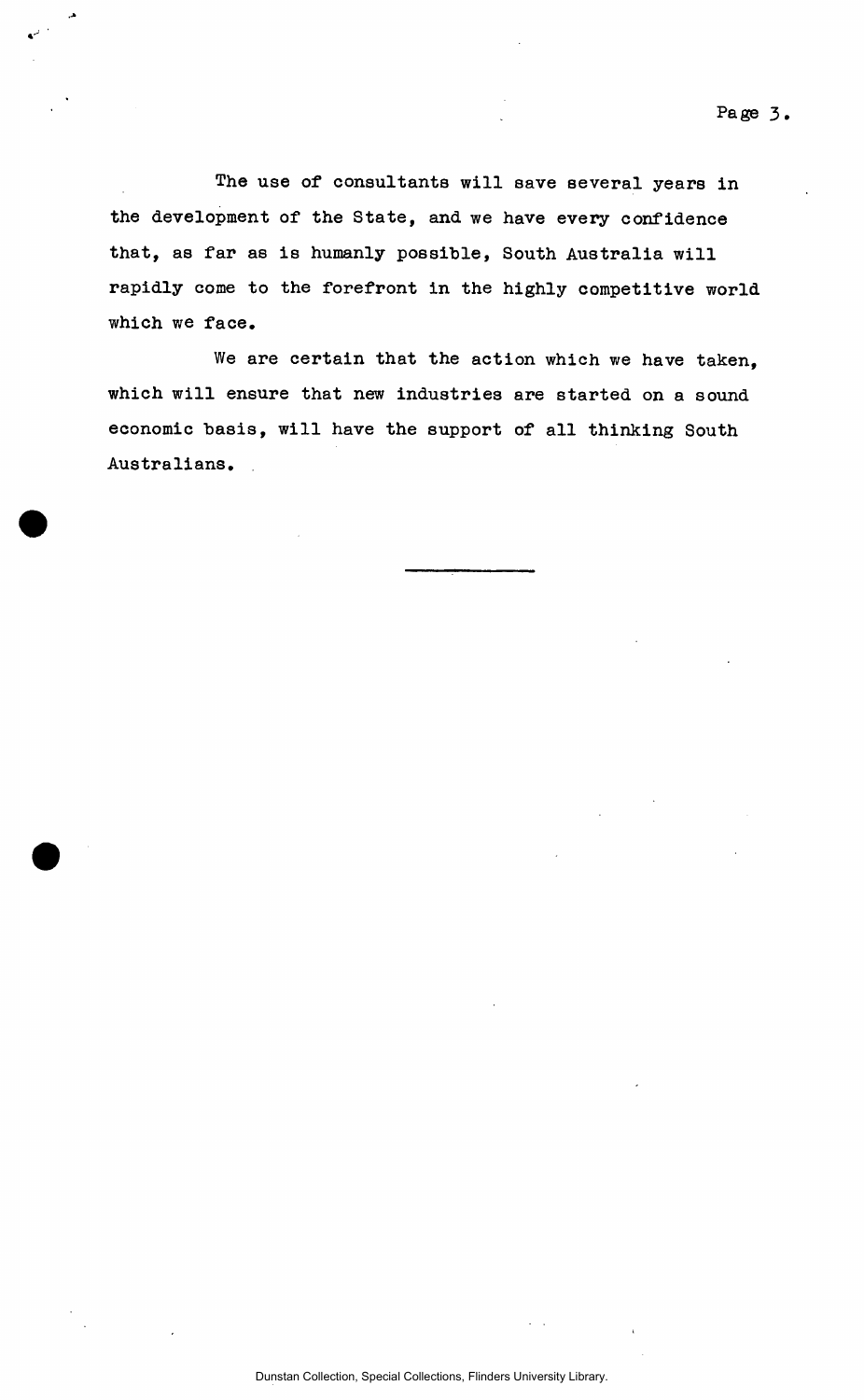The Government has decided to speed up the rate of industrial development in South Australia by conducting a rapid survey of the economy, with particular reference to secondary industry.

Most of the State's industrial growth has come about through evolution, one successful industry leading to another. Previous Governments have tried to hasten this natural process by "hit and miss" methods of attracting new industries. Someone would have a bright idea, and all sorts of announcements would be made, but very little ever eventuated, and quite a lot of unsuccessful industries were started.

My Government has signed a contract with the firm of W.D. Scott & Co. of Australia in conjunction with the firm of Arthur D. Little of the United States of America to carry out an immediate and thorough survey which will give us a firm basis for the future development of the State.

We are making this move on the recommendation of Mr. Donald Currie, the Director of Industrial Development, who has discussed it at a high level with several distinguished Australian and overseas industrialists. In Canberra recently, Mr. Currie was able to meet a large group of potential American investors who gave unanimous agreement to South Australia's forward planning proposals.

Arthur D. Little have carried out similar surveys all over the world, and their work has won them renown and respect in many countries. The list is very extensive, but mention may be made of Alaska, Argentina, the whole region of Central America, Iraq, Mexico and many other countries.

Of particular importance is their survey work on a State basis in U.S.A. and Canada. For instance, the Province of Manitoba employed A:D. Little to do a complete survey which will show many resemblances to the South Australian situation. Its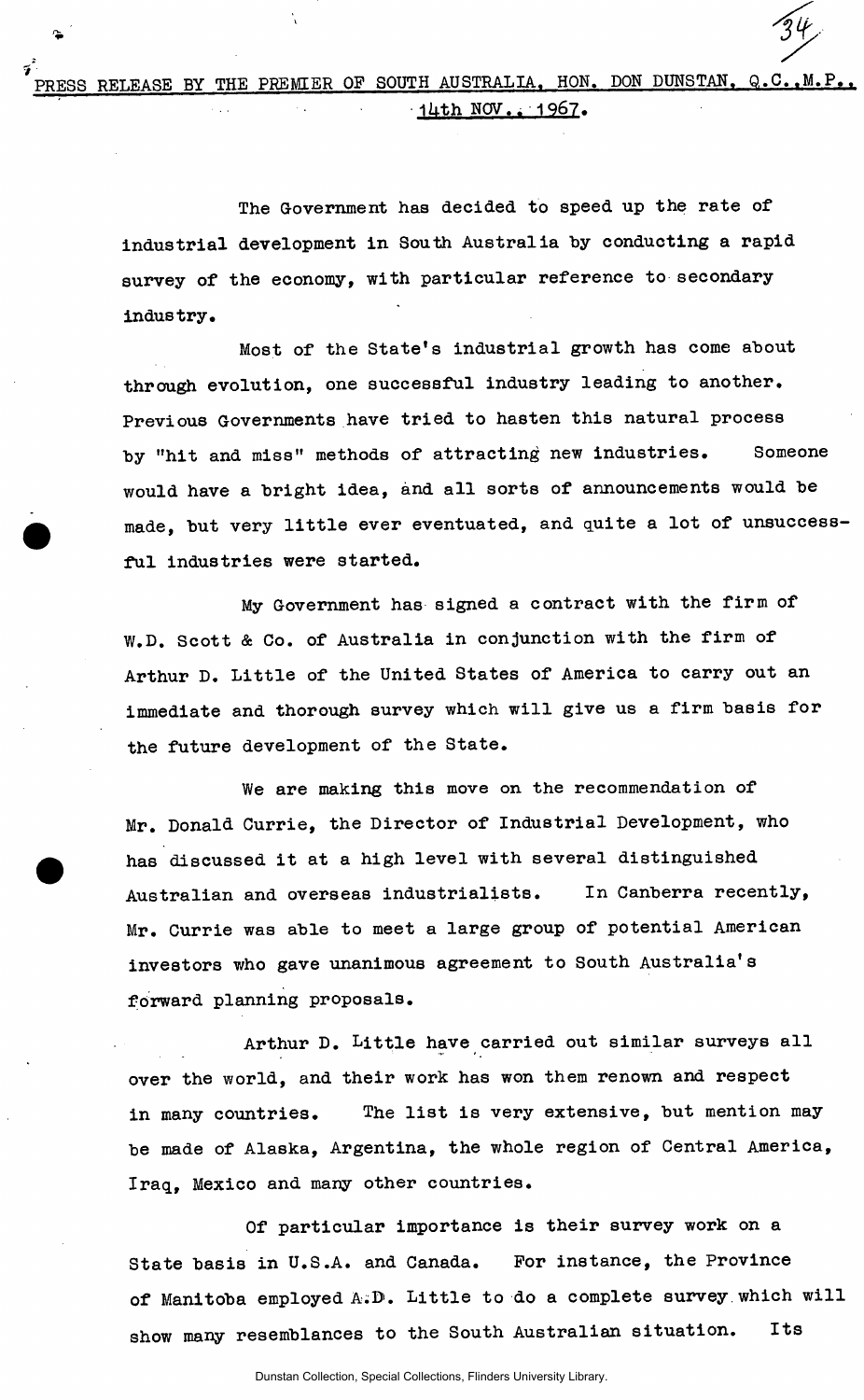**Pago 2,** 

population is about one million, its chief city of Winnipeg is the same size as Adelaide, it has a large wheat harvest, it is midway between Canada's highly industrialized East and its less populous but rapidly developing West. All these things will give the South Australian survey a running start.

Other Australian States have established a lead of many years on South Australia in the field of Industrial Development. They have all used the same method - largely "promotion" of industry by advertising. In an intensively competitive world, with all the States vying with each other for new industries, South Australia would be under too big a disability if we put our hopes only on this method of development. Instead, by our basic approach, we intend to go right past the other States. We shall show clearly why South Australian manufacturers are already so successful in competition with the other States, and how new industries can be established here with the same guarantee of success.

At the same time, we are fully aware of how much we owe to our existing industries, and we realize that their expansion is one of the Director's most important objectives.

Already we can see evidence that our new approach will  $\tilde{i}$ succeed, and we are completely confident of the future.

During the period of the survey, the consultants will also help in establishing the work of the new Branch on a continuing basis. It is not the intention of the Director to build up the big staffs that exist in the other States, but to keep the numbers small, and rely on the quality of the work rather than its quantity.

At the end of the survey a report will be published which will form the basic document on which South Australia's industrial development can be based.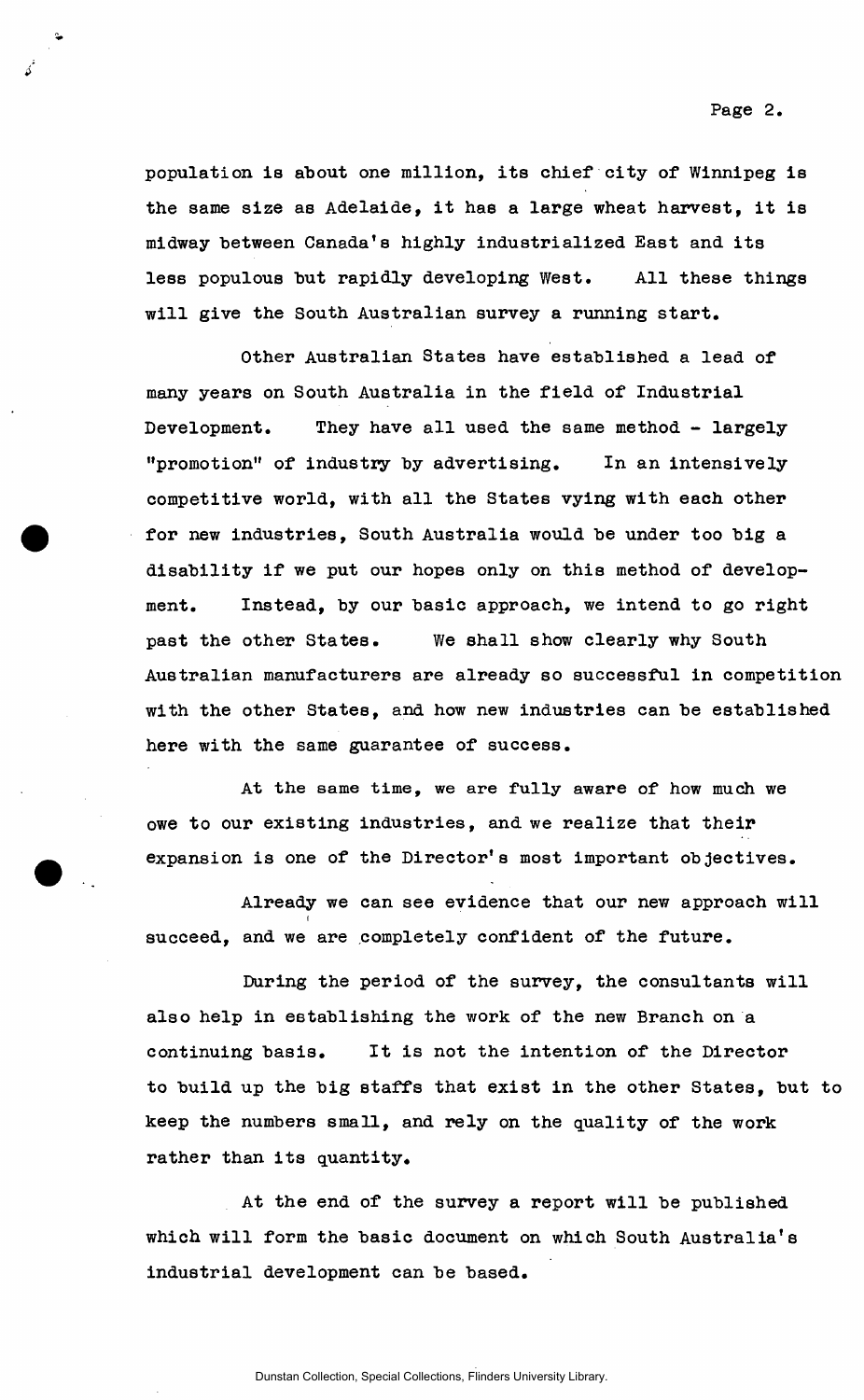The use of consultants will save several years in the development of the State, and we have every confidence that, as far as is humanly possible, South Australia will rapidly come to the forefront in the highly competitive world which we face.

 $\hat{\mathbf{r}}$ 

We are certain that the action which we have taken, which will ensure that new industries are started on a sound economic basis, will have the support of all thinking South Australians.

Dunstan Collection, Special Collections, Flinders University Library.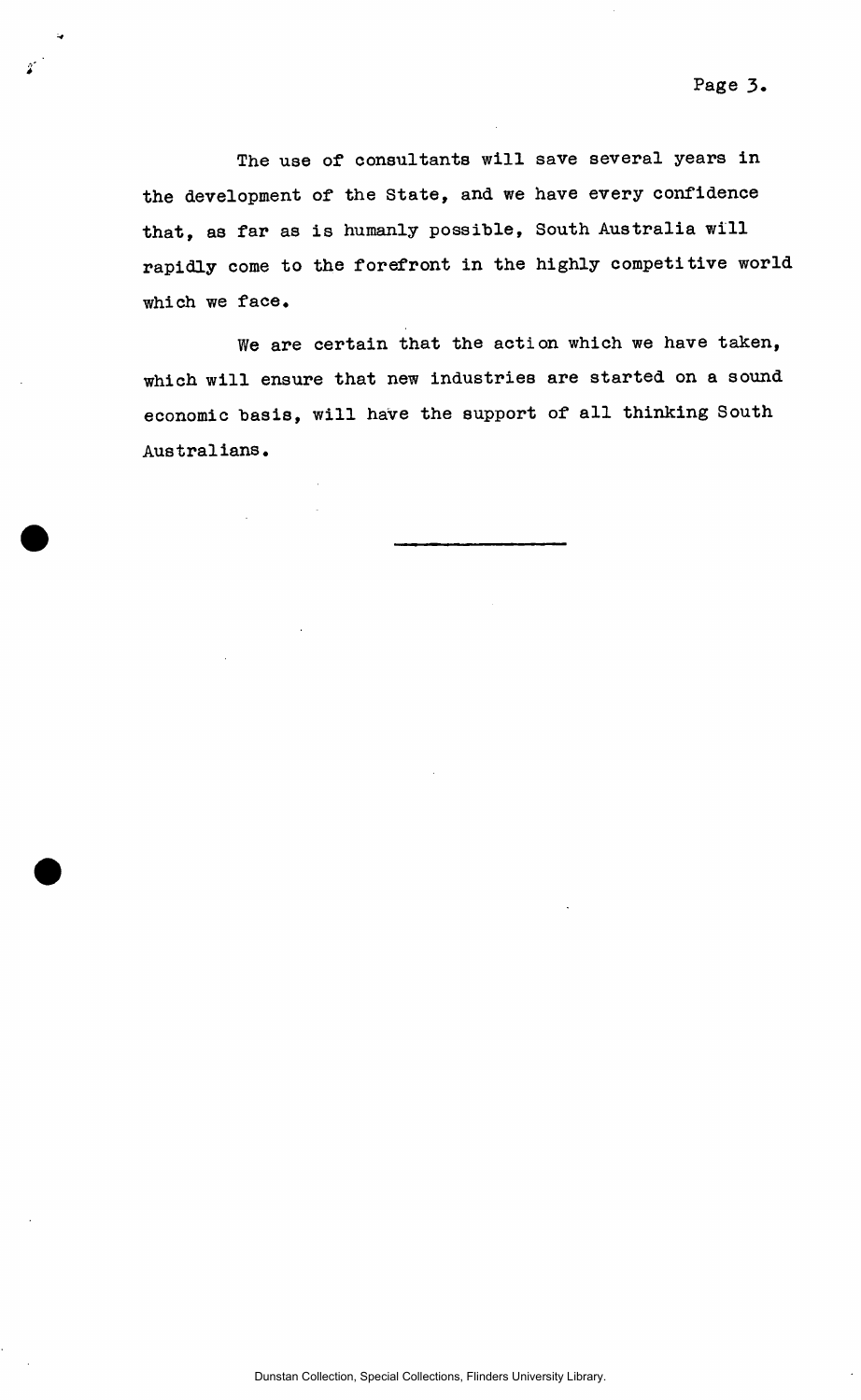$\frac{34}{5}$  .  $P_{\bullet\bullet}$   $\parallel$   $\parallel$   $\parallel$  $\mathcal{P}_1$  (14th NOV., 1967.)  $\blacksquare$ *y* i . RELEASE BY THE PREMIER OF SOUTH AUSTRALIA. HON. DON DUNSTAN. Q.C.

 $\mathbf{P}_{\mathbf{1}}=\mathbf{P}_{\mathbf{1}}\left(\mathbf{P}_{\mathbf{1}}\right)$  is a set of the set of the set of the set of the set of the set of the set of the set of the set of the set of the set of the set of the set of the set of the set of the set of

 $\left[\begin{array}{c} 1,\cdots,\\ 1,\cdots,\\ 1,\cdots,\\ 1,\cdots,\\ 1,\cdots,\\ 1,\cdots,\\ 1,\cdots,\\ 1,\cdots,\\ 1,\cdots,\\ 1,\cdots,\\ 1,\cdots,\\ 1,\cdots,\\ 1,\cdots,\\ 1,\cdots,\\ 1,\cdots,\\ 1,\cdots,\\ 1,\cdots,\\ 1,\cdots,\\ 1,\cdots,\\ 1,\cdots,\\ 1,\cdots,\\ 1,\cdots,\\ 1,\cdots,\\ 1,\cdots,\\ 1,\cdots,\\ 1,\cdots,\\ 1,\cdots,\\ 1,\cdots,\\ 1,\cdots,\\ 1,\cdots,\\$ 

**i- •** 

 $\mathbf{F}_{\mathbf{r}}$ 

 $\left| \cdot \right|$  $\ddot{a}$  .

The Government has decided to speed up the rate of industrial development in South Australia by conducting a rapid survey of the economy, with particular reference to secondary industry.

Most of the State's industrial growth has come about through evolution, one successful industry leading to another. Previous Governments have tried to hasten this natural process by "hit and miss" methods of attracting new industries. Someone would have a bright idea, and all sorts of announcements would be made, but very little ever eventuated, and quite a lot of unsuccess-<br> **a** ful industries were started. ful industries were started.

 $\cdot$  \  $\cdot$ 

My Government has signed a contract with the firm of V/.D. Scott & Co. of Australia in conjunction with the firm of. Arthur D. Little of the United States of America to carry out an immediate and thorough survey which will give us a firm basis for the future development of the State.

We are making this move on the recommendation of Mr. **Donald** Currie, the Director of Industrial Development, who has discussed it at a high level with several distinguished Australian and overseas industrialists. In Canberra recently. Mr. Currie was able to meet a large group of potential American . investors who gave unanimous agreement to South Australia's forward planning proposals.

Arthur D. Little have carried out similar surveys all over the world, and their work has won them renown and respect in many countries. The list is very extensive, but mention may be made of Alaska, Argentina, the whole region of Central America, Iraq, Mexico and many other countries.

Of particular importance is their survey work on a State ba6is in U.S.A. and Canada. For instance, the Province of Manitoba employed A.D. Little to do a complete survey which will show many resemblances to the South Australian situation. Its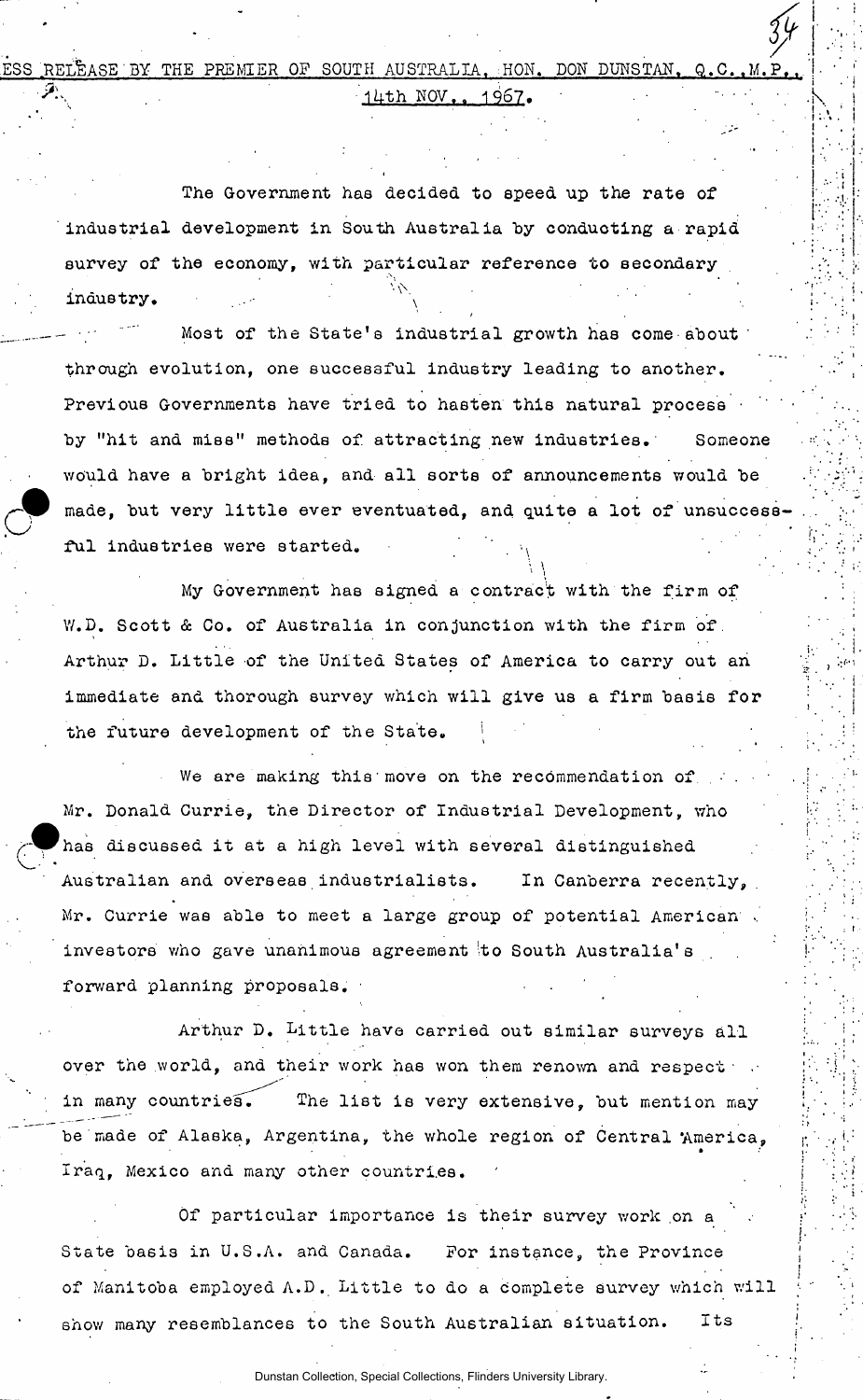»

population is about one million, its chief city of Winnipeg is the same size as Adelaide, it has a large wheat harvest, it is midway between Canada's highly industrialized East and its less populous but rapidly developing West. All these things will give the South Australian survey a running start.

Other Australian States have established a lead of many years on South Australia in the field of Industrial Development. They have all used the same method - largely "promotion" of industry by advertising. **In** an intensively **competitive** world, with all the States vying with each other for new industries, South Australia would be under too big a disability if we put our hopes only on this method of development. Instead, by our basic approach, we intend to go right past the other States. We shall show clearly why South Australian manufacturers are already so successful in competition with the other States, and how new industries can be established here with the same guarantee of success.

At the same time, we are fully aware of how much we owe to our existing **industries, and we realize that their**  expansion is one of the Director's most important objectives.

Already we can see evidence that our new approach will succeed, and we are completely confident of the future.

During the period of the survey, the consultants will also help in establishing the work of the now Branch on a **continuing**.basis. ' **It** is not the intention of **the** Director to build up the big staffs that exist in the other States, but to keep the numbers small, and rely on the quality of the work rather than its quantity.

At the end of the survey a report will be published which will form the basic document on which South Australia's. industrial development can be based.

Dunstan Collection, Special Collections, Flinders University Library.